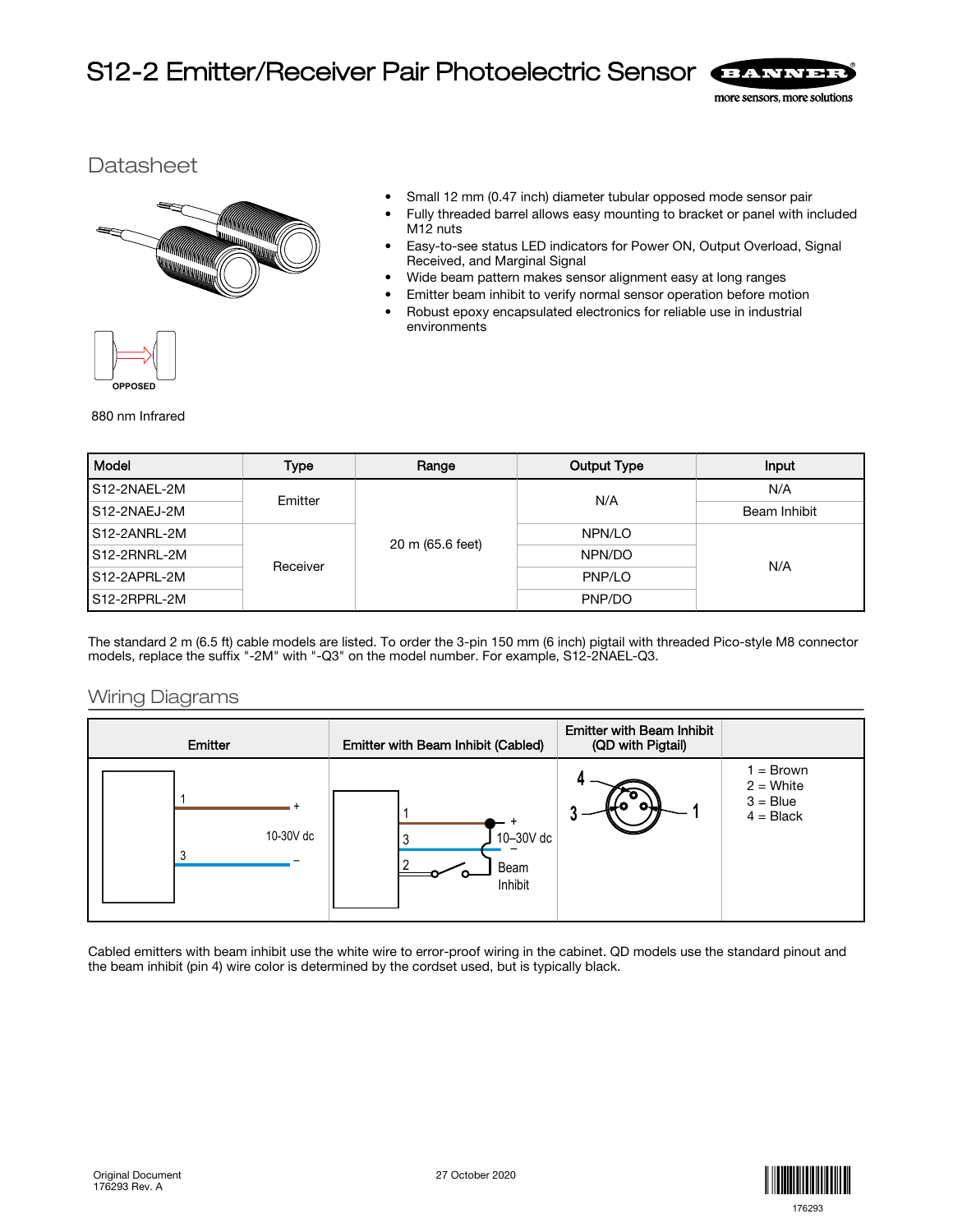

# **Specifications**

## Sensing Beam

880 nm Invisible Infrared beam

Sensing Range 20 m (65.6 ft)

#### Supply Voltage and Current Consumption

10 to 30 V dc; less than 25 mA (emitters) or 15 mA (receivers) exclusive of load

#### Supply Protection Circuitry

Protected against reverse polarity and transient over voltages

#### Delay at Power-up

Less than 1 second

#### Output Configuration

One solid state output, NPN (sinking) or PNP (sourcing), depending on model

#### Output Rating

100 mA OFF-state leakage current: < 10 µA

ON-state saturation voltage: < 0.2 V at 10 mA; < 0.8 V at 100 mA

#### Output Protection Circuitry

Protected against output short circuit, continuous overload, and transient over voltages

## Output Response Time

11 ms ON, 7 ms OFF

### Input Configuration (emitter only)

Emitter beam inhibit

### Repeatability

## 1.5 ms

## Indicators

- Green Power LED (emitter and receiver):
	- ON indicates power on
		- Flashing indicates output short circuited (receiver only)
- Red Output LED (receiver only):
	- ON indicates light sensed
	- Flashing indicates marginal excess gain (1.0 to 1.5x excess gain)

#### Construction

Housing: Polycarbonate with epoxy encapsulated electronics Lens: Polycarbonate Cable: PVC jacket

#### Environmental rating

IEC IP67

#### **Connections**

2 m (6.5 ft) cable or 150 mm (6 inch) pigtail with M8 threaded connection

#### Operating Conditions

Temperature: -25 °C to +50 °C (-13 °F to +122 °F)